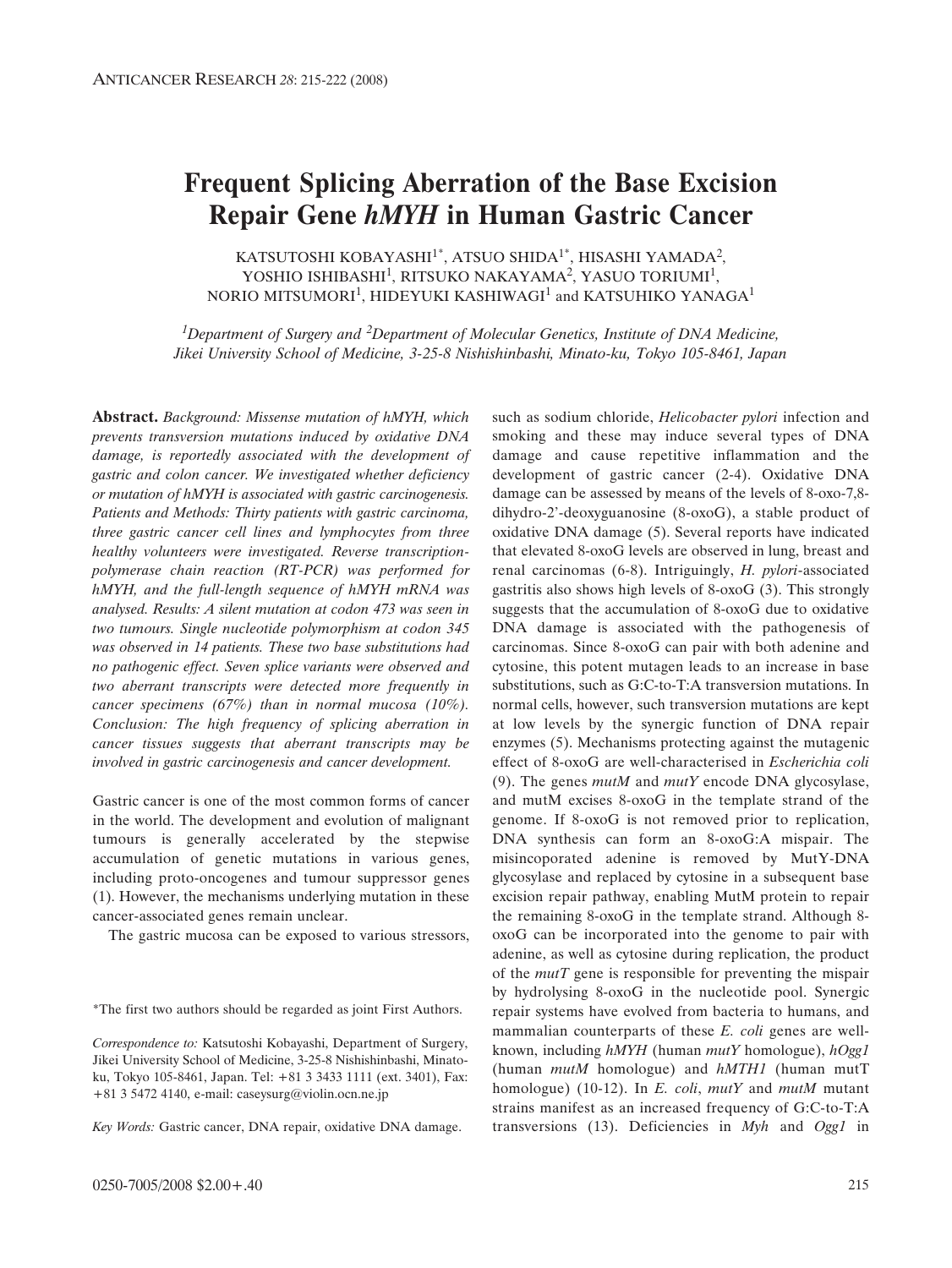mammals also reportedly predispose more than half of mice to tumours such as lung and ovarian carcinomas (14). In these mice, G-to-T transversion mutations have been observed frequently at codon 12 of the K*-ras* oncogene. Oxidative damage repair genes thus play important roles in preventing mutagenesis and tumour formation.

Bi-allelic germline mutations of the *hMYH* gene have recently been reported to induce elevated somatic G:C-to-T:A transversion mutations in the adenomatous polyposis coli (*APC*) gene (15). The *APC* gene has a strong association with familial adenomatous polyposis and colorectal carcinomas, and inactivating mutations of *APC* following *hMYH* malfunction lead to manifest autosomal recessive colorectal adenomatous polyposis and a high risk of colorectal cancer (16). Likewise, somatic mutations and allelic loss of the *hMYH* gene reportedly contribute to the development of gastric carcinomas, although associations between loss of *hMYH* expression and gastric cancer development have not yet been clarified (17). The present study screened for expression of the *hMYH* gene to investigate associations with gastric carcinogenesis. Somatic mutations in *hMYH* from gastric cancer patients were also investigated.

## **Patients and Methods**

*Cell lines.* Three gastric cancer cell lines (MKN1, MKN45 and MKN72) were obtained from the Health Science Research Resources Bank of the Japan Health Sciences Foundation. The cell lines were cultured in RPMI 1640 medium supplemented with 10% of foetal calf serum.

*Patients.* Thirty patients (23 men, 7 women) with different stages of gastric cancer, who had been treated surgically between 2003 and 2004 in the Department of Surgery at Jikei University Hospital, Japan, were included. Their mean age at the time of surgery was 61 years (range, 34-85 years). Familial cancer syndromes were negative based on family histories. All the tumours were reviewed pathologically and classified according to the criteria of the Japanese Research Society for Gastric Cancer. Informed consent was obtained from each patient, and all the study protocols were approved by the Institutional Review Board of Jikei University School of Medicine.

In addition, *hMYH* mRNAs from the three gastric cancer cell lines (MKN1, MKN45 and MKN72) and lymphocytes from three healthy volunteers (1 man, 2 women) were also investigated as positive and negative controls, respectively. The mean age of the healthy volunteers at the time of sampling was 28 years (range, 24-35 years).

*RNA isolation and reverse transcription-polymerase chain reaction (RT-PCR*). The gastric carcinomas and corresponding normal (noncancer) mucosae were obtained immediately after gastric resection. Total RNA was extracted from the tissue specimens, the blood samples of healthy donors and the cell lines using an RNeasy Mini Kit (Qiagen, Valencia, CA, USA) and converted to first-strand cDNA with a First-strand cDNA Synthesis kit (Roche Applied Science, Penzberg, Germany) for RT-PCR according to the

instructions of the manufacturer. The PCR reaction was performed using six pairs of oligonucleotide primers as follows: MYH-1 primers (sense: gagcgcagaggctttgaagg; antisense: ggtaggtcccgtttctcttggtc); MYH-2 primers (sense: ggtattgcaggcctctgtct; anti-sense: cagggtctct gctgtacgtg); MYH-3 primers (sense: tgggctggcctgggctactattct; antisense: gctgttcctgctccactctc); MYH-4 primers (sense: agcccggc caggagatttcaa; anti-sense: cctggtggtacggtggtc); MYH-5 primers (sense: aggcccaactcaggtct; anti-sense: aagcactttactaacaacagga); and  $\beta$ -actin primers (sense: cttctacaatgagctgcgtg; anti-sense: tcatgaggt agtcagtcagg). One microlitre of cDNA was amplified using a High-Fidelity PCR Master mix (Roche) in a 50-µl reaction mixture containing 2x reaction buffer, 0.4 mM of each deoxyribonucleoside triphosphate (dNTP), and 300 nM of each primer. The PCR amplifications were performed for 35 cycles consisting of: denaturation for 1 min at  $95^{\circ}$ C; annealing for 1 min at  $48-55^{\circ}$ C; extension for 2 min at  $72^{\circ}$ C; and a final extension for 10 min at 72°C, using a GeneAmp PCR System 9600 thermal cycler (Applied Biosystems, Foster City, CA, USA). The PCR products amplified with MYH5 primer and  $\beta$ -actin primer were loaded on 2.0% agarose gels containing ethidium bromide, and the gels were scanned by a CCD (Charge coupled device) camera to analyse the levels of *hMYH* gene expression.

*DNA sequencing.* DNA sequencing of all the PCR products was performed using an ABI Prism 3700 Genetic Analyzer (Applied Biosystems). For each PCR product, the same primers were used as the sequencing primers. Labelled dideoxynucleotide terminator cycle sequencing reactions were performed using a BigDye Terminator Cycle Sequencing Reaction Kit (Applied Biosystems). The amplified PCR products with MYH1 primer were subcloned into pCRII-TOPO® vectors (Invitrogen, Carlsbad, CA, USA). Ten clones were randomly collected for each patient and sequenced using a TOPO TA cloning® kit (Invitrogen). Every sequence result was confirmed by reverse sequencing, and alterations were designated by comparison with data deposited in the National Center for Biotechnology Information (NCBI) database sequence.

*Statistics.* Differences between groups were determined using the Chi-square test. Statistical differences in the present study were assessed using Microsoft Excel software, and values of *p<*0.05 were considered statistically significant.

#### **Results**

In the panel of 30 gastric cancer patients, mRNA expression and nucleotide sequence of the *hMYH* gene was determined using the RT-PCR products. All the cancer specimens and normal mucosae showed similar levels of *hMYH* expression to the lymphocytes from healthy donors and gastric cancer cell lines (Figure 1a), indicating that loss of *hMYH* expression is not associated with gastric carcinogenesis.

A base substitution at the third nucleotide of codon 473 (ACG to ACC), which results in no amino acid change, was observed in two cancer tissues (#21 and #41) (Figure 1b). A single nucleotide polymorphism (SNP) at the second nucleotide of codon 345 was identified in 14 patients (Figure 1c). Base substitution from guanine to cytosine results in an amino acid change from serine (S345) to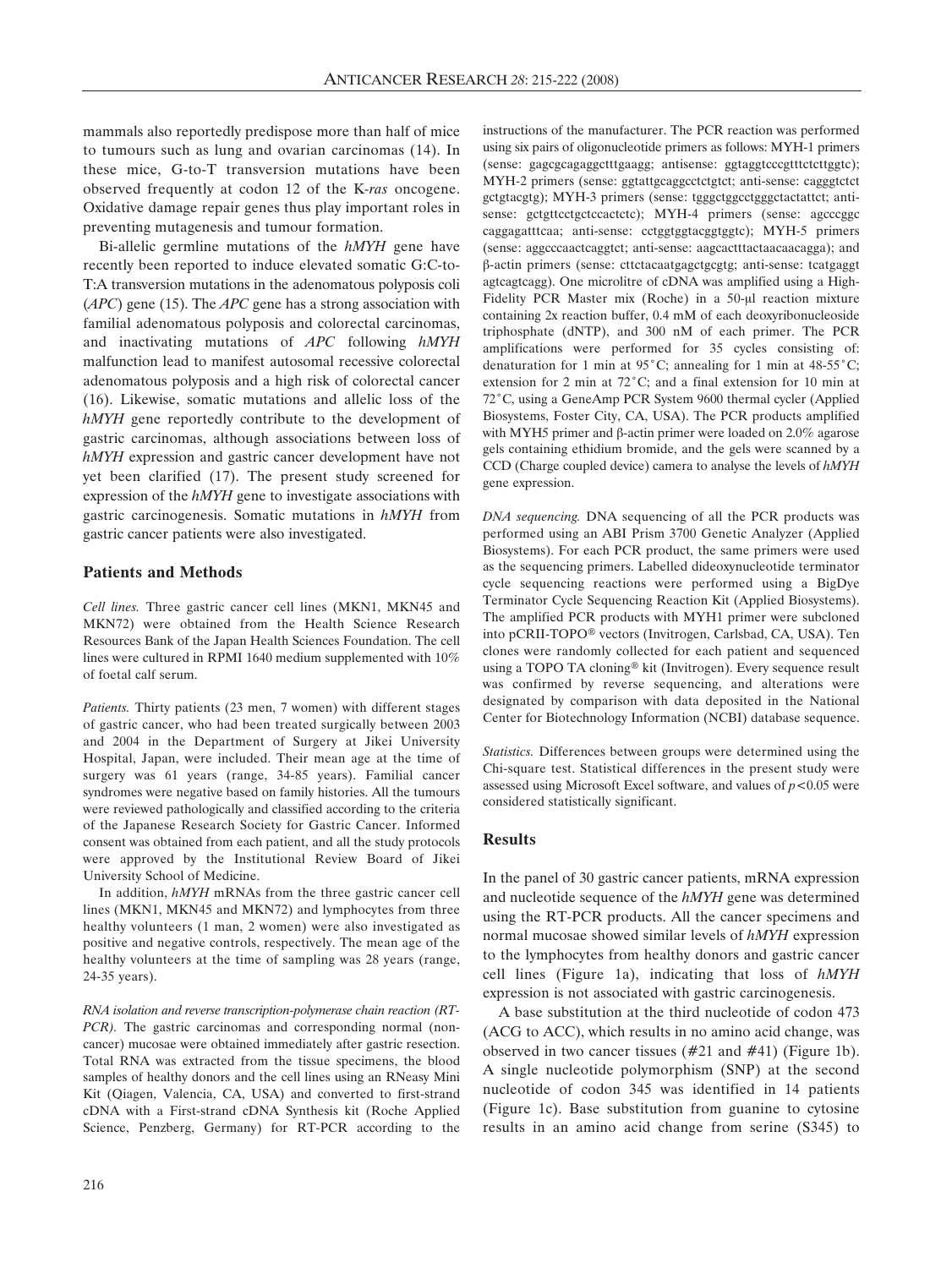

Figure 1. *Expression of hMYH mRNA and observed mutations in gastric cancer patients. (a) Expression of hMYH mRNA in both cancer and noncancerous tissues, with '-actin visualised as internal control. DDW: Distilled water, MKN45: gastric cancer cell line. (b) Silent mutation at codon 473. Guanine at the 3rd nucleotide in codon 473 changes to cytosine. However, both sequences code threonine. (c) Single nucleotide polymorphism at codon 345. Allele frequency for G/C in the present study was 0.53/0.47.*

threonine (T345). The sequence of codon 345 was conserved between normal mucosa and cancer tissue in these 14 patients. The allele frequencies for S345 and T345 in the present study were 0.53 and 0.47, respectively.

Since direct sequencing analysis of the *hMYH* cDNAs demonstrated heterogeneity in the 5' region, subcloning followed by sequencing analysis was performed. Eight sequence types were detected from all the samples, including cancerous and normal specimens, cell lines and healthy donors. Of the 8 sequence types, 6 had been registered as *hMYH* transcript variants in the NCBI database,  $\alpha$ 1,  $\alpha$ 2,  $\alpha$ 3,  $\beta$ 1,  $\gamma$ 2 and  $\gamma$ 4. Type  $\alpha$ 3 was considered as a major transcript in a previous report, and likewise in our study, as type  $\alpha$ 3 was observed most frequently in the normal tissues (Table I). Type  $\alpha$ 2 had an insertion sequence, CAG, in  $\alpha$ 3 and type  $\alpha$ 1 had a 33-bp insertion sequence with the CAG between exons 2 and 3, respectively (Figure 2). Types  $\beta$ 1 and  $\gamma$ 2 also displayed the same 3-bp and 33-bp insertion sequences as  $\alpha$ 2 and  $\alpha$ 1, respectively. In addition, a 4-bp deletion (32delGTGG) was seen in exon 1 (Figure 3), resulting in a shift of the initiation codon from 1 to 15, since another open reading frame initiates at an AUG codon in codon 15 of  $\alpha$ 3 according to a previous report (19). In type  $\gamma$ 4, the first 64 bp of exon 3 were missing (Figure 2), resulting in a truncated protein. In the present study, two new variants were obtained, designated as insertion 1 (IS1) and insertion 2 (IS2). Type IS1 displayed a 42-bp insertion sequence between exons 2 and 3 (Figure 2). These insertion sequences were derived from the intron 2 sequence just in front of exon 3 without frame shift. However, type INS2 showed a 17-bp insertion, derived from intron 1, just behind exon 1 (Figure 3), leading to frameshift and a truncated protein. In healthy individuals, four forms of transcripts  $(\beta1, \beta)$  $\gamma$ 2,  $\alpha$ 2 and 3) were observed, indicating that these transcripts can be considered normal and have no pathogenic effect (Table I). Conversely, type  $\gamma$ 4 and IS2 encode truncated proteins. It is suggested that incorrect splice-outs appeared to occur in these two variants.

All three gastric cancer cell lines showed some of these aberrant transcripts, type  $\gamma$ 4 and IS2 (Table II).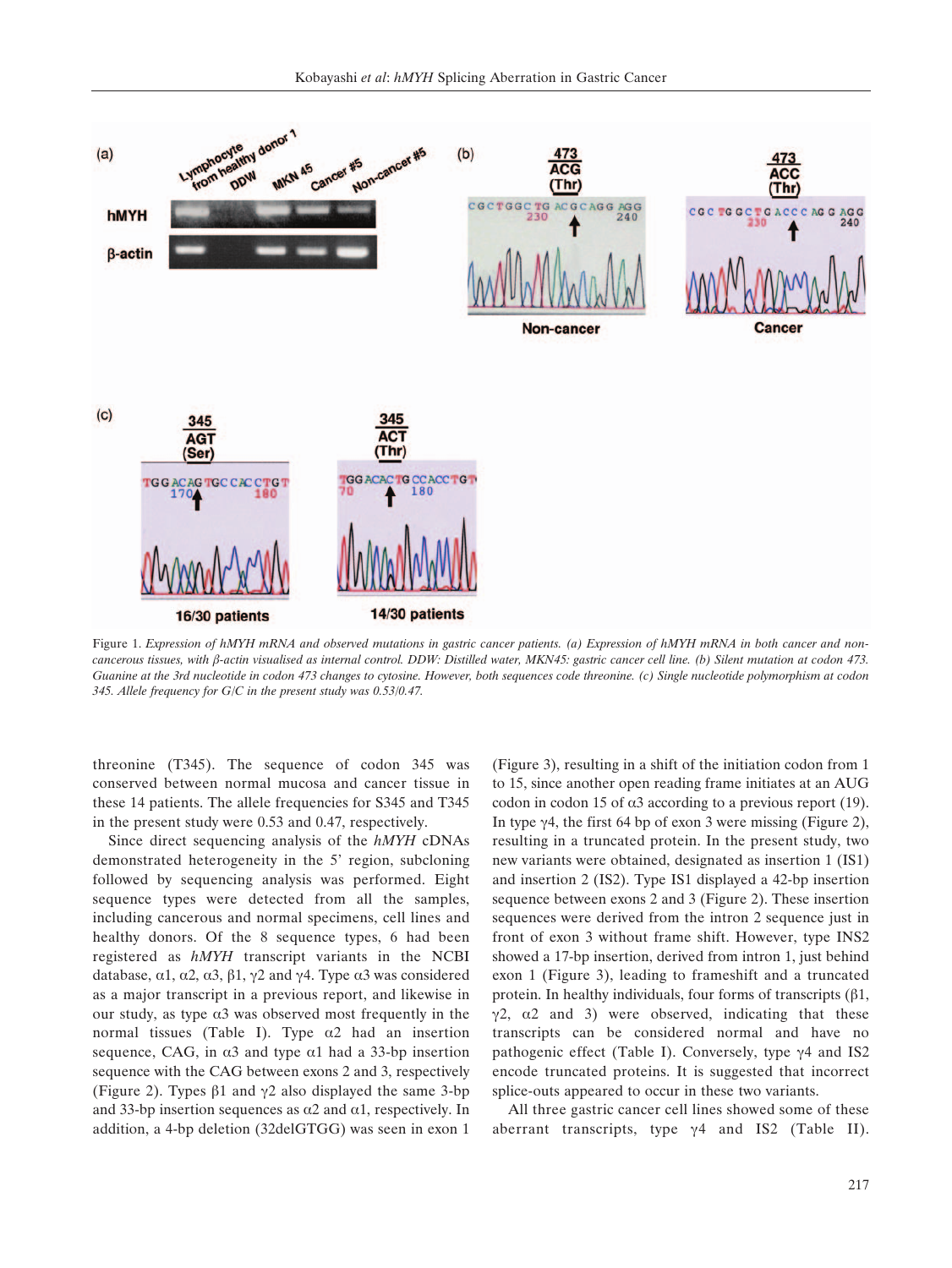|                    | #2                    | #4                    | #5                    | #6                    | #7                    | #8                    | #9                    | #10                   | #11                   | #13                   | #21                   | #22                   | #23                   | #25                   | #26                   | #38                   | #39                   |
|--------------------|-----------------------|-----------------------|-----------------------|-----------------------|-----------------------|-----------------------|-----------------------|-----------------------|-----------------------|-----------------------|-----------------------|-----------------------|-----------------------|-----------------------|-----------------------|-----------------------|-----------------------|
| Clone1             | $\alpha$ <sup>3</sup> | $\alpha$ <sup>3</sup> | $\alpha$ 2            | $\beta$ 1             | $\alpha$ 1            | $\alpha$ <sup>3</sup> | $\alpha$ <sup>3</sup> | $v^2$                 | $\beta$ 1             | $\alpha$ <sup>3</sup> | $\alpha$ <sup>2</sup> | $\alpha$ <sup>3</sup> | $\alpha$ <sup>3</sup> | $\alpha$ 2            | $\alpha$ <sup>3</sup> | $\alpha$ <sup>3</sup> | $\alpha$ <sup>3</sup> |
| Clone2             | $\alpha$ <sup>3</sup> | $\alpha$ <sup>3</sup> | $\alpha$ <sup>3</sup> | $\alpha$ <sup>3</sup> | $v^2$                 | $\alpha$ <sup>3</sup> | $\alpha$ 2            | $\alpha$ <sup>3</sup> | $\alpha$ <sup>3</sup> | $\alpha$ <sup>3</sup> | $\alpha$ <sup>3</sup> | $\alpha$ <sup>2</sup> | $\alpha$ <sup>3</sup> | $\alpha$ <sup>2</sup> | $\alpha$ 2            | $\alpha$ <sup>3</sup> | $\beta$ 1             |
| Clone3             | $\alpha$ <sup>3</sup> | $\beta$ 1             | $\alpha$ <sup>2</sup> | $\alpha$ 3            | $\alpha$ 2            | $\alpha$ 2            | $\alpha$ <sup>3</sup> | $v^2$                 | $\alpha$ <sup>3</sup> | $\alpha$ <sup>3</sup> | $\gamma$ 4            | $\alpha$ <sup>3</sup> | $\alpha$ <sup>3</sup> | $\alpha$ <sup>3</sup> | $\beta$ 1             | $\alpha$ <sup>3</sup> | $\beta$ 1             |
| Clone4             | $\beta$ 1             | $\beta$ 1             | $\alpha$ <sup>3</sup> | $\alpha$ <sup>3</sup> | $\alpha$ <sup>3</sup> | $\alpha$ 2            | $\alpha$ <sup>3</sup> | $\alpha$ 2            | $\beta$ 1             | $\alpha$ <sup>3</sup> | $\alpha$ <sup>2</sup> | $\alpha$ 1            | $\alpha$ <sup>3</sup> | $\alpha$ <sup>2</sup> | $\alpha$ <sup>3</sup> | $\beta$ 1             | $\alpha$ <sup>3</sup> |
| Clone5             | $\alpha$ <sup>3</sup> | $\beta$ 1             | $\alpha$ <sup>3</sup> | $\alpha$ 1            | $\beta$ 1             | $\alpha$ <sup>3</sup> | $\alpha$ <sup>3</sup> | $\beta$ 1             | $\alpha$ <sup>2</sup> | $\alpha$ <sup>3</sup> | $\alpha$ <sup>2</sup> | $\alpha$ <sup>3</sup> | $\alpha$ <sup>3</sup> | $\alpha$ <sup>3</sup> | $\alpha$ <sup>3</sup> | $\alpha$ <sup>3</sup> | $\alpha$ <sup>3</sup> |
| Clone <sub>6</sub> | $\alpha$ <sup>3</sup> | $\beta$ 1             | $\alpha$ 3            | $\alpha$ 2            | $\alpha$ <sup>3</sup> | $\alpha$ <sup>3</sup> | $\alpha$ <sup>3</sup> | $\alpha$ 2            | $\alpha$ 2            | $\alpha$ <sup>3</sup> | $\alpha$ <sup>2</sup> | $\alpha$ <sup>3</sup> | $\beta$ 1             | $\alpha$ <sup>3</sup> | $\alpha$ <sup>3</sup> | $\alpha$ <sup>3</sup> | $\alpha$ <sup>3</sup> |
| Clone7             | $\alpha$ 2            | $\beta$ 1             | $\alpha$ <sup>3</sup> | $\alpha$ <sup>3</sup> | $\alpha$ <sup>3</sup> | $\alpha$ 2            | $\alpha$ 2            | $\alpha$ 2            | $\alpha$ <sup>2</sup> | $\alpha$ 2            | $\alpha$ 2            | $\alpha$ <sup>2</sup> | $\alpha$ <sup>3</sup> | $\alpha$ <sup>2</sup> | $\alpha$ <sup>3</sup> | $\alpha$ <sup>3</sup> | $\alpha$ <sup>3</sup> |
| Clone <sub>8</sub> | $\alpha$ <sup>2</sup> | IS <sub>2</sub>       | $\alpha$ 3            | $v^2$                 | $\alpha$ <sup>3</sup> | $\alpha$ 2            | $\alpha$ <sup>3</sup> | $\alpha$ <sup>3</sup> | $\alpha$ <sup>3</sup> | $\alpha$ <sup>3</sup> | $\alpha$ <sup>2</sup> | $\beta$ 1             | $\alpha$ <sup>3</sup> | $\alpha$ <sup>2</sup> | $\alpha$ <sup>3</sup> | $\alpha$ <sup>3</sup> | $\alpha$ <sup>3</sup> |
| Clone9             | $\alpha$ <sup>3</sup> | $\alpha$ <sup>3</sup> | $\alpha$ <sup>2</sup> | $\alpha$ <sup>3</sup> | $\alpha$ <sup>3</sup> | $\alpha$ <sup>3</sup> | $\alpha$ <sup>2</sup> | y2                    | $\beta$ 1             | $\alpha$ <sup>3</sup> | $\alpha$ <sup>3</sup> | $\alpha$ <sup>3</sup> | $\alpha$ <sup>3</sup> | $\alpha$ <sup>3</sup> | $\alpha$ <sup>3</sup> | $\alpha$ 2            | $\alpha$ <sup>3</sup> |
| Clone10            | $\alpha$ <sup>3</sup> | $\beta$ 1             | $\alpha$ 3            | $\alpha$ <sup>3</sup> | $\alpha$ 2            | $\alpha$ <sup>3</sup> | $\alpha$ <sup>3</sup> | $\gamma$ <sup>2</sup> | $\alpha$ <sup>3</sup> | $\alpha$ <sup>3</sup> | $\alpha$ <sup>3</sup> | $\alpha$ <sup>3</sup> | $\alpha$ <sup>3</sup> | $\alpha$ <sup>3</sup> | $\alpha$ 2            | $\alpha$ <sup>3</sup> | $\alpha$ <sup>3</sup> |
|                    | #40                   | #41                   | #43                   | #44                   | #45                   | #50                   | #51                   | #52                   | #53                   | #54                   | #57                   | #58                   | #59                   |                       | HV1                   | HV <sub>2</sub>       | HV3                   |
| Clone1             | $\alpha$ 2            | $\alpha$ <sup>3</sup> | $\alpha$ 3            | $\alpha$ 2            | $\alpha$ 3            | $\alpha$ <sup>3</sup> | $\alpha$ <sup>3</sup> | $\alpha$ 3            | $\alpha$ <sup>3</sup> | $\alpha$ <sup>3</sup> | $\alpha$ 2            | $\alpha$ <sup>3</sup> | $\alpha$ 3            |                       | $\alpha$ <sup>3</sup> | $\beta$ 1             | $\alpha$ <sup>3</sup> |
| Clone2             | $\alpha$ 1            | $\alpha$ <sup>3</sup> | $\alpha$ <sup>2</sup> | $\alpha$ 2            | $\alpha$ <sup>3</sup> | $\alpha$ 3            | $\alpha$ <sup>2</sup> | $\alpha$ 2            | $\alpha$ <sup>3</sup> | $\alpha$ <sup>3</sup> | $\alpha$ <sup>3</sup> | $\alpha$ <sup>3</sup> | $\alpha$ <sup>3</sup> |                       | $\alpha$ <sup>3</sup> | $\alpha$ <sup>3</sup> | $\alpha$ <sup>3</sup> |
| Clone3             | $\alpha$ 1            | $\alpha$ <sup>3</sup> | $\alpha$ <sup>3</sup> | $\alpha$ <sup>3</sup> | $\alpha$ <sup>3</sup> | $\alpha$ <sup>3</sup> | $\beta$ 1             | $\alpha$ 2            | $\alpha$ <sup>3</sup> | $\alpha$ <sup>3</sup> | $\alpha$ <sup>2</sup> | $\alpha$ <sup>3</sup> | $\alpha$ <sup>3</sup> |                       | $\alpha$ <sup>3</sup> | $\alpha$ <sup>3</sup> | $\alpha$ <sup>3</sup> |
| Clone4             | $\alpha$ <sup>3</sup> | $\alpha$ <sup>3</sup> | $\alpha$ <sup>3</sup> | $\alpha$ <sup>3</sup> | $\alpha$ <sup>3</sup> | $\gamma$ 4            | $\alpha$ <sup>3</sup> | $\alpha$ <sup>3</sup> | $\alpha$ 1            | $\alpha$ 2            | $\alpha$ <sup>3</sup> | $\alpha$ <sup>3</sup> | $\alpha$ <sup>3</sup> |                       | $\alpha$ <sup>3</sup> | $\alpha$ <sup>3</sup> | $\alpha$ <sup>3</sup> |
| Clone5             | $\alpha$ <sup>3</sup> | $\alpha$ <sup>3</sup> | $\alpha$ 2            | $\alpha$ <sup>3</sup> | $\alpha$ <sup>3</sup> | $\alpha$ <sup>3</sup> | $\alpha$ <sup>3</sup> | $\alpha$ <sup>3</sup> | $\alpha$ <sup>3</sup> | $\alpha$ <sup>3</sup> | $\alpha$ <sup>3</sup> | $\alpha$ 1            | $\alpha$ <sup>3</sup> |                       | y2                    | $\alpha$ <sup>3</sup> | $\alpha$ <sup>3</sup> |
| Clone <sub>6</sub> | $\alpha$ <sup>3</sup> | $\alpha$ <sup>3</sup> | $\alpha$ <sup>3</sup> | $\alpha$ <sup>3</sup> | $\alpha$ 3            | $\alpha$ <sup>3</sup> | $\alpha$ <sup>3</sup> | $\alpha$ <sup>3</sup> | $\alpha$ <sup>3</sup> | $\alpha$ <sup>3</sup> | $\alpha$ <sup>3</sup> | $\gamma$ 2            | $\alpha$ <sup>3</sup> |                       | $\alpha$ <sup>3</sup> | $\alpha$ 2            | $\alpha$ <sup>3</sup> |
| Clone7             | $\alpha$ <sup>3</sup> | $\alpha$ <sup>3</sup> | $\alpha$ 2            | $\alpha$ 2            | $\alpha$ <sup>3</sup> | $\alpha$ <sup>3</sup> | $\alpha$ <sup>3</sup> | $\alpha$ <sup>3</sup> | $\alpha$ <sup>2</sup> | $\alpha$ <sup>3</sup> | $\alpha$ <sup>3</sup> | $\alpha$ <sup>3</sup> | $\alpha$ <sup>3</sup> |                       | $\alpha$ <sup>3</sup> | $\alpha$ <sup>3</sup> | $\alpha$ <sup>3</sup> |
| Clone <sub>8</sub> | $\alpha$ <sup>3</sup> | $\alpha$ <sup>3</sup> | $\alpha$ 3            | $\beta$ 1             | $\alpha$ <sup>3</sup> | $\alpha$ <sup>3</sup> | $\alpha$ <sup>3</sup> | $\alpha$ <sup>3</sup> | $\alpha$ <sup>2</sup> | $\alpha$ <sup>3</sup> | $\alpha$ <sup>3</sup> | $\alpha$ <sup>3</sup> | $\alpha$ <sup>3</sup> |                       | $\alpha$ <sup>3</sup> | $\alpha$ <sup>3</sup> | $\alpha$ <sup>3</sup> |
| Clone9             | $\alpha$ <sup>3</sup> | $\alpha$ <sup>3</sup> | $\alpha$ 1            | $\alpha$ <sup>3</sup> | $\alpha$ <sup>3</sup> | $\beta$ 1             | $\beta$ 1             | $\alpha$ <sup>3</sup> | $\alpha$ <sup>3</sup> | $\alpha$ <sup>3</sup> | $\alpha$ <sup>3</sup> | $\alpha$ <sup>3</sup> | $\alpha$ <sup>3</sup> |                       | $\alpha$ <sup>3</sup> | $\alpha$ <sup>3</sup> | $\alpha$ <sup>3</sup> |
| Clone10            | $\alpha$ <sup>3</sup> | $\alpha$ <sup>3</sup> | $\alpha$ <sup>3</sup> | $\alpha$ <sup>3</sup> | $\alpha$ <sup>3</sup> | $\alpha$ <sup>3</sup> | $\alpha$ <sup>3</sup> | $\alpha$ 2            | $\alpha$ <sup>3</sup> | $\alpha$ <sup>3</sup> | $\alpha$ <sup>2</sup> | $\beta$ 1             | $\alpha$ 3            |                       | $\alpha$ 2            | $\alpha$ <sup>3</sup> | $\alpha$ <sup>3</sup> |

Table I. *Distribution of hMYH transcripts in normal specimens (mucosa and lymphocytes).*

Bold capital indicates aberrant transcripts coding truncated proteins. HV: Healthy volunteer.

| Table II. Distribution of hMYH transcripts in cancer specimens |  |  |  |
|----------------------------------------------------------------|--|--|--|
|                                                                |  |  |  |
|                                                                |  |  |  |

|                    | #2                    | #4                    | #5                    | #6                    | #7                    | #8                    | #9                    | #10                   | #11                   | #13                   | #21                   | #22                   | #23                   | #25                   | #26                   | #38                   | #39                   |
|--------------------|-----------------------|-----------------------|-----------------------|-----------------------|-----------------------|-----------------------|-----------------------|-----------------------|-----------------------|-----------------------|-----------------------|-----------------------|-----------------------|-----------------------|-----------------------|-----------------------|-----------------------|
| Clone1             | $\alpha$ <sup>3</sup> | $\alpha$ <sup>3</sup> | $\alpha$ <sup>3</sup> | $\alpha$ <sup>3</sup> | $\alpha$ 1            | $\gamma$ <sup>2</sup> | $\alpha$ <sup>3</sup> | y2                    | $\beta$ 1             | $\beta$ 1             | $\alpha$ <sup>3</sup> | $\alpha$ 1            | $\alpha$ <sup>3</sup> | $\alpha$ <sup>3</sup> | $\alpha$ <sup>3</sup> | IS <sub>2</sub>       | y2                    |
| Clone <sub>2</sub> | $\alpha$ <sup>3</sup> | $\alpha$ <sup>3</sup> | $\alpha$ 3            | $\alpha$ 2            | $\alpha$ 2            | $\alpha$ <sup>3</sup> | $\alpha$ <sup>3</sup> | $\gamma$ 2            | $\beta$ 1             | $\alpha$ <sup>3</sup> | $\alpha$ <sup>3</sup> | $\alpha$ 3            | $\alpha$ <sup>3</sup> | $\alpha$ 2            | $\alpha$ <sup>3</sup> | $\alpha$ <sup>3</sup> | $\alpha$ <sup>3</sup> |
| Clone3             | $\alpha$ 2            | $\gamma$ 4            | $\alpha$ 1            | $\alpha$ <sup>3</sup> | $\beta$ 1             | $\gamma$ 4            | $\alpha$ <sup>3</sup> | IS <sub>1</sub>       | $\alpha$ <sup>3</sup> | $\alpha$ <sup>3</sup> | $\gamma$ 4            | $\alpha$ <sup>3</sup> | $\beta$ 1             | $\alpha$ 2            | $\alpha$ <sup>3</sup> | $\alpha$ <sup>3</sup> | IS <sub>2</sub>       |
| Clone4             | $\alpha$ <sup>3</sup> | $\beta$ 1             | $\alpha$ 2            | $\alpha$ <sup>3</sup> | $\alpha$ <sup>3</sup> | $\alpha$ <sup>3</sup> | $\alpha$ 2            | $\alpha$ <sup>3</sup> | $\alpha$ <sup>3</sup> | $\alpha$ <sup>3</sup> | IS <sub>2</sub>       | $\beta$ 1             | $\gamma$ 4            | IS <sub>2</sub>       | $\alpha$ <sup>3</sup> | $\alpha$ <sup>3</sup> | $\alpha$ 2            |
| Clone5             | $\beta$ 1             | $\alpha$ <sup>3</sup> | $\alpha$ 3            | $\alpha$ <sup>3</sup> | $\alpha$ <sup>3</sup> | $\beta$ 1             | $\gamma$ 4            | $\alpha$ <sup>3</sup> | $\alpha$ <sup>3</sup> | $\alpha$ <sup>3</sup> | $\alpha$ <sup>3</sup> | $\alpha$ 1            | $\alpha$ <sup>3</sup> | $\alpha$ 2            | $\alpha$ <sup>3</sup> | $\alpha$ 2            | $\beta$ 1             |
| Clone <sub>6</sub> | $\alpha$ <sup>3</sup> | IS <sub>2</sub>       | $\alpha$ <sup>3</sup> | $\alpha$ 2            | $\alpha$ <sup>3</sup> | $\alpha$ 2            | $\alpha$ <sup>3</sup> | $\alpha$ <sup>3</sup> | $\alpha$ <sup>3</sup> | IS <sub>2</sub>       | $\alpha$ <sup>2</sup> | $\beta$ 3             | $\alpha$ <sup>3</sup> | $\alpha$ 2            | $\alpha$ 2            | $\beta$ 1             | $\gamma$ 4            |
| Clone7             | $\alpha$ <sup>3</sup> | $\beta$ 1             | $\alpha$ 2            | $\gamma$ 4            | $\gamma$ 4            | $\gamma$ 4            | $\alpha$ <sup>3</sup> | $\alpha$ <sup>3</sup> | $\beta$ 1             | $\alpha$ <sup>3</sup> | IS <sub>1</sub>       | $\alpha$ 2            | IS <sub>2</sub>       | $\alpha$ <sup>3</sup> | $\alpha$ <sup>3</sup> | IS <sub>2</sub>       | $\alpha$ 3            |
| Clone <sub>8</sub> | $\beta$ 1             | $\alpha$ 2            | $\alpha$ <sup>3</sup> | $\alpha$ <sup>3</sup> | $\alpha$ <sup>3</sup> | $\alpha$ 1            | $\alpha$ 2            | $\gamma$ <sup>2</sup> | $\alpha$ 2            | $\alpha$ 2            | $\alpha$ <sup>2</sup> | $\alpha$ <sup>3</sup> | $\gamma$ 4            | $\alpha$ 2            | $\alpha$ <sup>3</sup> | $\beta$ 1             | $\alpha$ <sup>3</sup> |
| Clone9             | $\alpha$ <sup>3</sup> | $\gamma$ 4            | $\alpha$ 1            | $\alpha$ <sup>3</sup> | $Y^2$                 | $\beta$ 1             | $\alpha$ <sup>3</sup> | $\alpha$ <sup>3</sup> | $\alpha$ 2            | $\alpha$ <sup>3</sup> | $\alpha$ <sup>3</sup> | $\beta$ 1             | $\alpha$ <sup>3</sup> | $\beta$ 1             | $\alpha$ 2            | $\alpha$ 2            | $\beta$ 1             |
| Clone10            | $\alpha$ 2            | $\gamma$ 4            | y2                    | $\alpha$ 3            | $\gamma$ 4            | $\alpha$ <sup>3</sup> | $\alpha$ <sup>3</sup> | IS <sub>1</sub>       | $\alpha$ <sup>3</sup> | $\alpha$ <sup>3</sup> | IS <sub>1</sub>       | $\alpha$ <sup>3</sup> | $\alpha$ <sup>3</sup> | $\alpha$ <sup>3</sup> | $\alpha$ <sup>3</sup> | IS1                   | $\alpha$ 1            |
|                    | #40                   | #41                   | #43                   | #44                   | #45                   | #50                   | #51                   | #52                   | #53                   | #54                   | #57                   | #58                   | #59                   |                       |                       | MKN1 MKN45 MKN72      |                       |
| Clone1             | IS <sub>2</sub>       | $\alpha$ <sup>3</sup> | $\alpha$ 3            | $\alpha$ <sup>3</sup> | $\beta$ 1             | $\gamma$ 4            | $\alpha$ 2            | $\alpha$ <sup>3</sup> | $\alpha$ <sup>3</sup> | $\beta$ 1             | $\alpha$ 1            | $\beta$ 1             | $\gamma$ 4            |                       | $\alpha$ 2            | $\alpha$ 2            | $\alpha$ 2            |
| Clone <sub>2</sub> | $\beta$ 1             | $\alpha$ <sup>3</sup> | $\alpha$ <sup>3</sup> | $\alpha$ 1            | $\alpha$ <sup>3</sup> | $\alpha$ 1            | $\alpha$ 2            | $\beta$ 1             | $\alpha$ <sup>3</sup> | $\gamma$ 4            | $\alpha$ <sup>3</sup> | $\alpha$ <sup>3</sup> | $\alpha$ <sup>3</sup> |                       | $\alpha$ <sup>3</sup> | $\gamma$ 4            | $\beta$ 1             |
| Clone3             | $\alpha$ <sup>3</sup> | $\alpha$ <sup>3</sup> | $\alpha$ 3            | $\alpha$ <sup>3</sup> | $\alpha$ 1            | $\alpha$ <sup>3</sup> | $\alpha$ 2            | $\gamma$ 4            | $\gamma$ 4            | $\alpha$ <sup>3</sup> | $\gamma$ 2            | $\alpha$ <sup>3</sup> | $\alpha$ 2            |                       | $\alpha$ <sup>3</sup> | $\alpha$ <sup>3</sup> | $\alpha$ 2            |
| Clone4             | $\alpha$ <sup>3</sup> | $\alpha$ <sup>3</sup> | $\alpha$ <sup>3</sup> | $\alpha$ <sup>3</sup> | $\alpha$ 1            | $\gamma$ 4            | $\gamma$ 2            | $\gamma$ 4            | $\alpha$ <sup>3</sup> | $\alpha$ <sup>3</sup> | $\alpha$ <sup>3</sup> | $\alpha$ 1            | $\alpha$ <sup>3</sup> |                       | IS <sub>2</sub>       | $\beta$ 1             | IS1                   |
| Clone5             | $\alpha$ <sup>3</sup> | $\alpha$ <sup>3</sup> | $\alpha$ <sup>3</sup> | $\alpha$ <sup>3</sup> | $\alpha$ <sup>3</sup> | $\alpha$ <sup>3</sup> | $\beta$ 1             | $\alpha$ <sup>3</sup> | $\alpha$ <sup>3</sup> | $\alpha$ <sup>3</sup> | $\alpha$ <sup>3</sup> | $\alpha$ 1            | $\beta$ 1             |                       | $\alpha$ <sup>3</sup> | $\alpha$ <sup>3</sup> | $\alpha$ 2            |
| Clone <sub>6</sub> | $\alpha$ 1            | $\alpha$ <sup>3</sup> | $\alpha$ <sup>3</sup> | $\alpha$ <sup>3</sup> | $\alpha$ 2            | $\alpha$ <sup>3</sup> | $\alpha$ <sup>3</sup> | $\gamma$ 2            | $\gamma$ 4            | $\alpha$ <sup>3</sup> | $\alpha$ <sup>3</sup> | $\beta$ 1             | $\alpha$ <sup>3</sup> |                       | $\beta$ 1             | $\alpha$ <sup>3</sup> | $\alpha$ 2            |
| Clone7             | $\alpha$ <sup>3</sup> | $\alpha$ <sup>3</sup> | $\gamma$ 4            | $\gamma$ 4            | IS <sub>2</sub>       | $\alpha$ 2            | $\alpha$ <sup>3</sup> | $\alpha$ 2            | $\alpha$ <sup>2</sup> | $\alpha$ <sup>3</sup> | $\beta$ 1             | $\alpha$ <sup>3</sup> | $\alpha$ 2            |                       | $\alpha$ <sup>3</sup> | $\alpha$ <sup>3</sup> | $\gamma$ 4            |
| Clone <sub>8</sub> | $\alpha$ <sup>3</sup> | $\alpha$ <sup>3</sup> | $\alpha$ <sup>3</sup> | $\alpha$ <sup>3</sup> | $\alpha$ <sup>3</sup> | $\alpha$ <sup>3</sup> | $\alpha$ 2            | $\alpha$ <sup>3</sup> | $\alpha$ <sup>3</sup> | $\gamma$ 4            | $\alpha$ <sup>3</sup> | $\alpha$ 2            | $\alpha$ <sup>3</sup> |                       | IS <sub>2</sub>       | $\gamma$ 4            | $\alpha$ 2            |
| Clone9             | $\alpha$ <sup>3</sup> | $\alpha$ <sup>3</sup> | $\alpha$ <sup>3</sup> | $\alpha$ 2            | $\alpha$ 1            | $\alpha$ 1            | $\alpha$ <sup>3</sup> | $\alpha$ <sup>3</sup> | $\alpha$ <sup>3</sup> | $\alpha$ <sup>3</sup> | $\alpha$ <sup>3</sup> | $\alpha$ <sup>3</sup> | $\alpha$ 2            |                       | $\alpha$ <sup>3</sup> | $\gamma$ 4            | $\beta$ 1             |
| Clone10            | $\alpha$ <sup>3</sup> | $\alpha$ <sup>3</sup> | IS1                   | $\alpha$ <sup>3</sup> | $\alpha$ <sup>3</sup> | $\alpha$ 1            | $\alpha$ <sup>3</sup> | $\beta$ 1             | $\alpha$ <sup>3</sup> | $\alpha$ <sup>3</sup> | $\alpha$ <sup>3</sup> | $\alpha$ <sup>3</sup> | $\alpha$ <sup>2</sup> |                       | $\gamma$ 4            | $\alpha$ <sup>3</sup> | $\beta$ 1             |

Bold capital indicates aberrant transcripts coding truncated proteins.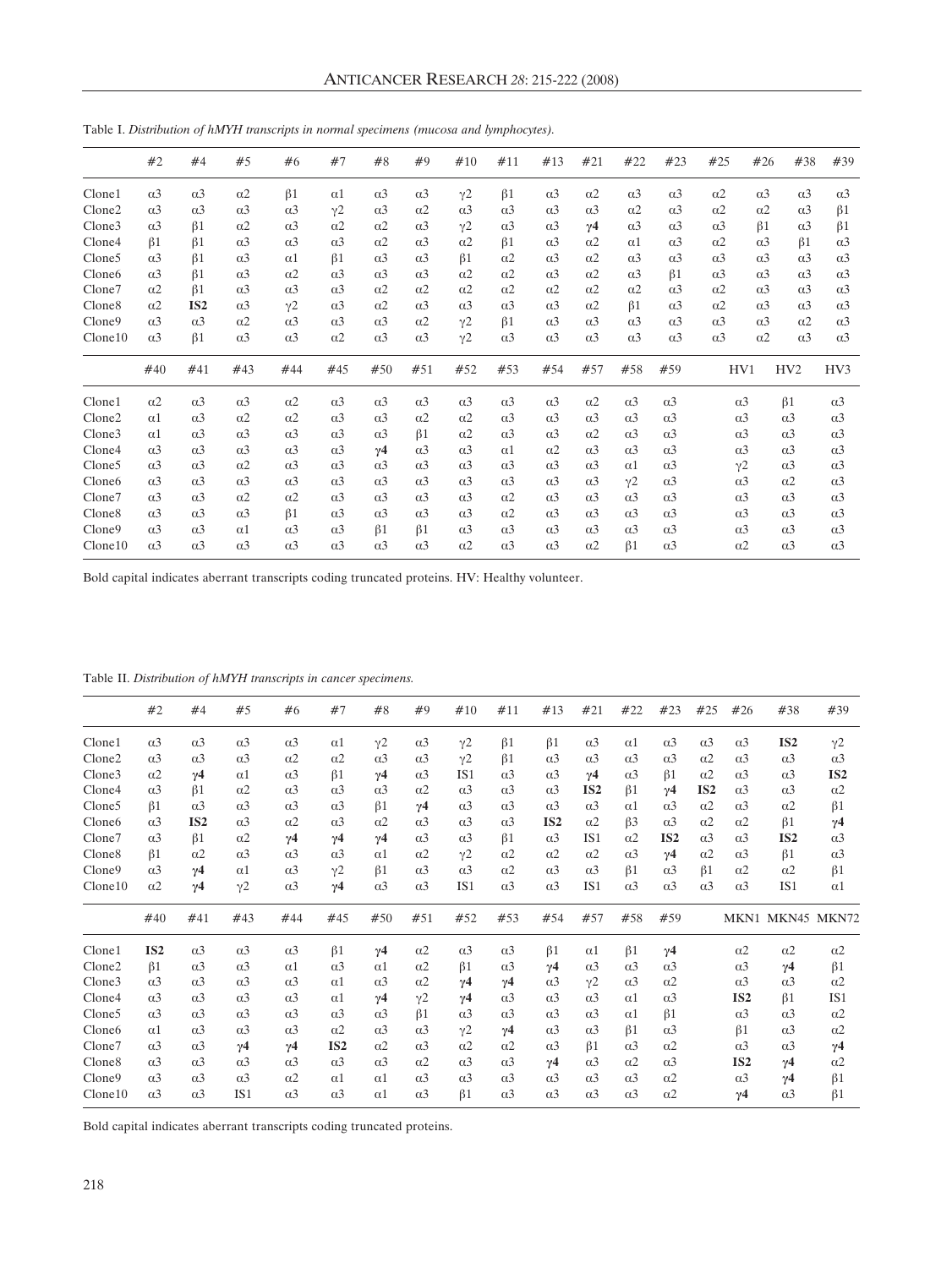

Figure 2. *Variant splicing of intron 2. (a) Bold and grey letters represent the exon and intron, respectively. Frames show sequences spliced out in each variant. Dot frames indicate the splicing out resulting in transcripts coding truncated proteins. (b) Predicted transcripts according to the various splicings of intron 2. Filled and hatched boxes show insertion and deletion of sequences, respectively.*

Conversely, no aberrant transcripts were observed in any of the three healthy controls. More significantly, 20 cancer specimens contained  $\gamma$ 4 and IS2 (67%), while only three normal mucosae (10%) showed these splicing aberrations. Aberrant splicing was significantly more frequent in cancer specimens than in normal mucosae (*p<*0.01) (Table III).

## **Discussion**

As reported elsewhere, *hMYH* expression was observed in the gastric cancer cell lines and lymphocytes from healthy volunteers (19). All the gastric cancer specimens and the paired normal mucosa from surgically treated patients also showed *hMYH* expression in this study. These observations indicate that the loss of *hMYH* expression is not involved in the carcinogenesis of gastric cancer.

Table III. *Statistical analysis of aberrant transcript frequency.*

|                  | Patients<br>with aberrant<br>transcript $(\% )$ | Patients<br>without aberrant<br>transcript $(\% )$ |  |  |  |  |
|------------------|-------------------------------------------------|----------------------------------------------------|--|--|--|--|
| Cancer specimens | 20/30(67%)                                      | $10/30$ $(33%)$ <sup>*</sup>                       |  |  |  |  |
| Normal mucosae   | $3/30(10\%)$                                    | 27/30 (90%)                                        |  |  |  |  |

\**p*=0.01.

In our study, mutations reported by other investigators, such as Y165C, G382D, P391S and Q400R (15, 17), were not observed in the gastric cancer patients or the cell lines. A silent mutation at codon 473 was seen in two out of the 30 gastric cancer specimens. A SNP at codon 345 was identified in both cancer and paired normal specimens for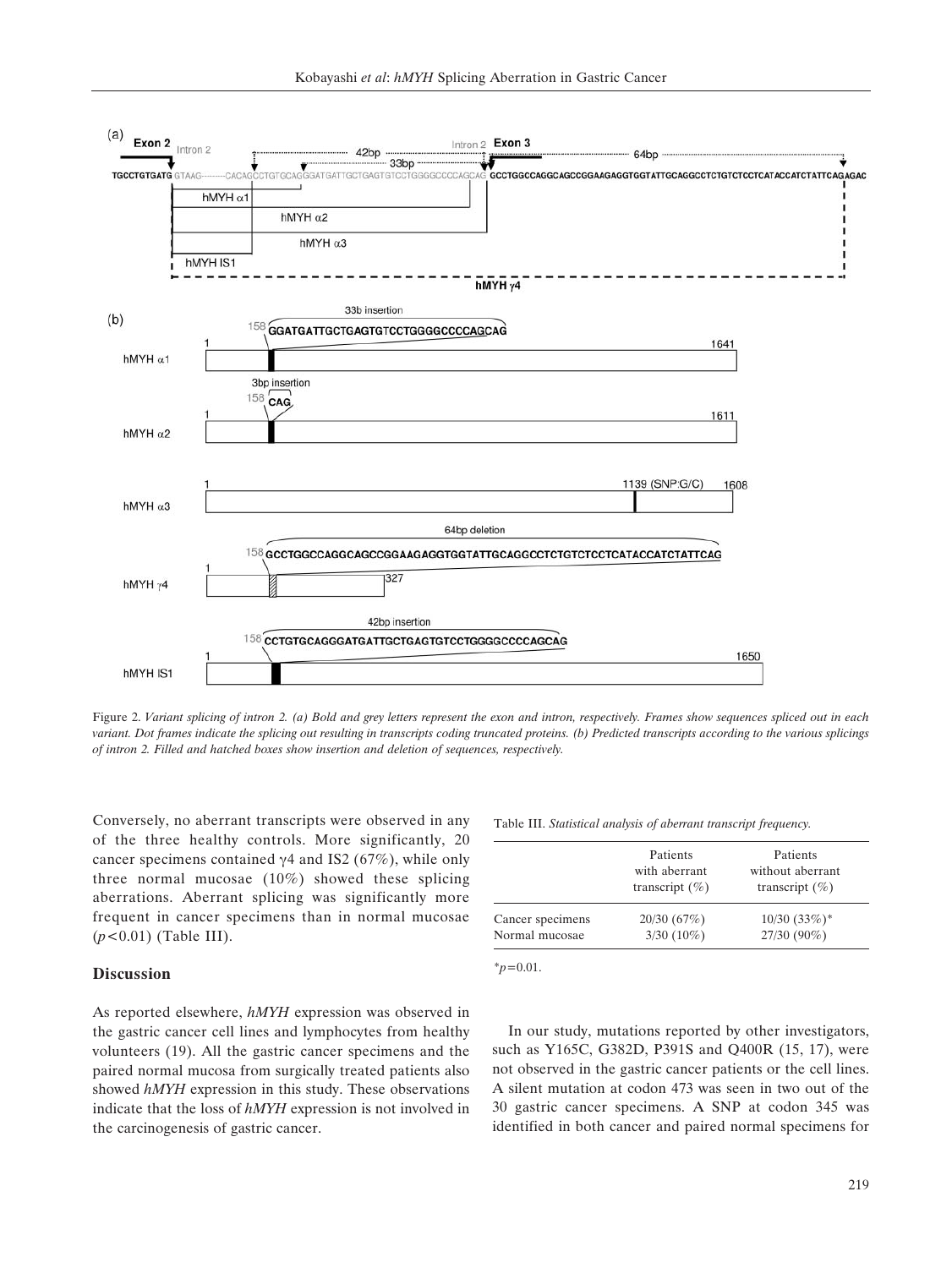



Figure 3. *Variant splicing of intron 1. (a) Bold and grey letters represent the exon and intron, respectively. Frames show the sequences spliced out in each variant. Dot frames indicate the splicing out resulting in transcripts coding truncated proteins. (b) Predicted transcripts by various splicings of intron 1. Filled and hatched boxes show insertion and deletion of sequences, respectively.*

14 patients, and the allele frequencies for S345 and T345 were close to those reported elsewhere for healthy individuals (18). The mutation and SNP observed in our study thus do not appear to have any pathogenic effect. Kim *et al*. (17) reported that two out of 95 gastric cancer patients displayed pathogenic missense mutations in exon 13 of *hMYH*. They suggested that patients with these mutations might have dysfunction of the base excision repair system contributing to gastric carcinomas. Given the present results, we conclude that either loss of *hMYH* expression or missense mutation in *hMYH* is not a frequent event in gastric cancer.

A total of eight splicing variants of *hMYH* were observed in the present study. According to our observations, two aberrant transcripts were presumed not to produce functioning proteins, and the frequency of aberrant *hMYH* transcripts was significantly higher in the cancer lesions than in the normal tissues. This indicated a connection between aberrant transcripts of *hMYH* and gastric tumorigenesis or cancer development, which suggests two possibilities. First, aberrant transcripts of *hMYH* may play a significant

pathogenic role in gastric carcinogenesis. Alternatively, aberrant transcripts of *hMYH* may have no pathogenic effect, but instead represent a relaxation of RNA splicing fidelity in cancer cells. Some studies have documented that 35-59% of human genes have at least one alternative splicing isoform (20, 21). In addition, several studies have shown that alternative RNA splicing and aberrant transcripts occur more frequently in human cancer cells than in normal tissues, although the causes of compromised splicing fidelity are not well known (22-24). As the cancer specimens in the present study contained functioning mRNA at similar levels to normal tissues, frequent transcript aberration appears to reflect relaxation of *hMYH* mRNA splicing, rather than a direct contribution to stomach cancer development. The relaxed status of *hMYH* mRNA splicing may be critical for cells, since the aberrant transcript of *hMYH* can reportedly reduce translation efficiency (25). In addition, the observation that compromised splicing fidelity occurs in normal tissues supports the idea that genetic changes required for gastric tumorigenesis take place even in normal mucosae in the stomach (26, 27).